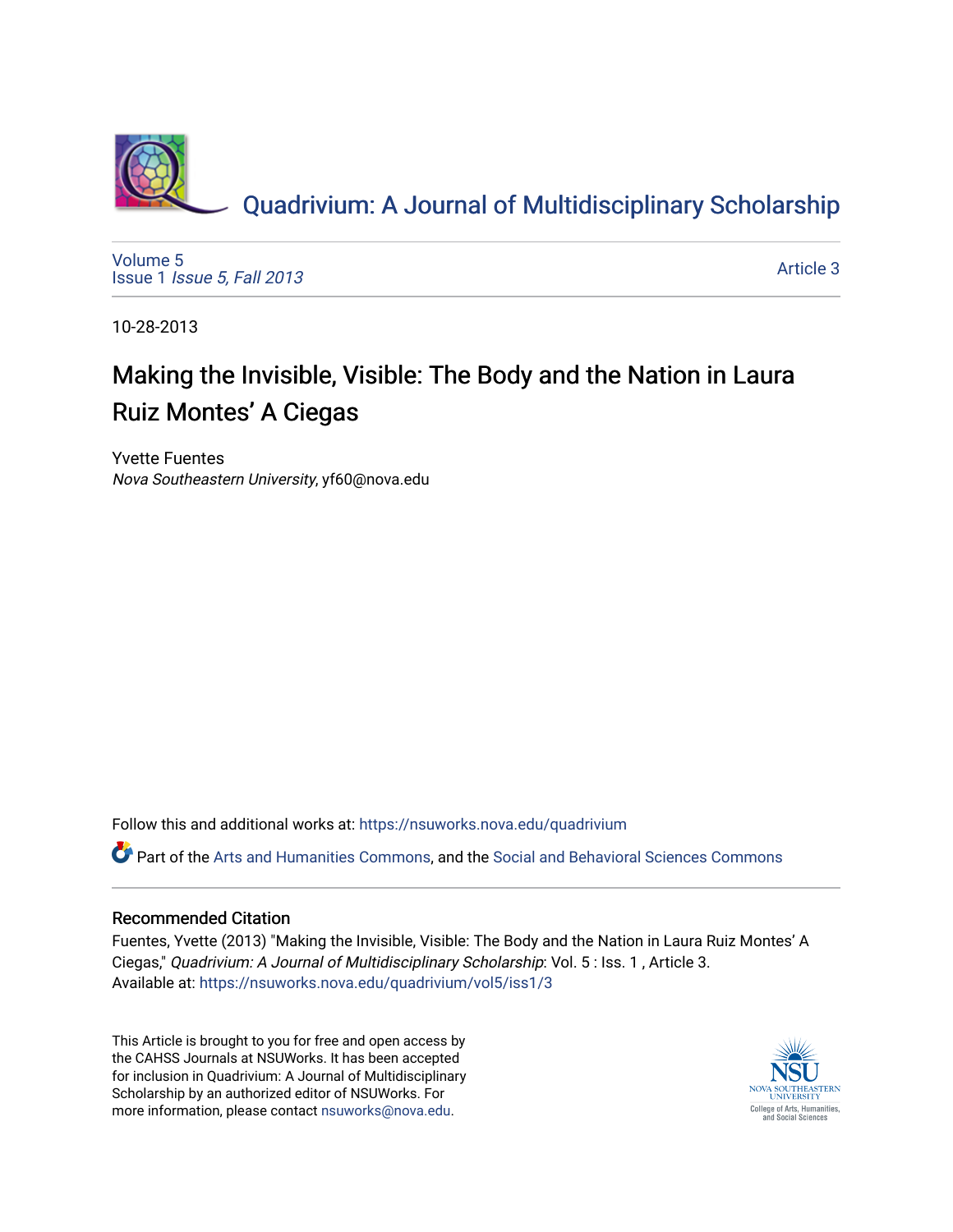Making the Invisible, Visible: The Body and the Nation in Laura Ruiz Montes' *A Ciegas* Dr. Yvette Fuentes (Nova Southeastern University)

In her essay "Los usos del eros en el Caribe" Puerto Rican writer Mayra Santos-Febres contends that the erotic has served as a discursive strategy in Caribbean literature for quite some time. She argues, in fact, that the erotic has often served as a gateway for ongoing discussions on Caribbean identity (87). Indeed, for Santos-Febres the presence of the body in Caribbean literature tends to signal another space of literary contention and negotiation, one which defines the body as the border between the social and the intimate (89). She adds, in fact, that writing about (or through) the body, points to the existence of two types of knowledge, inner knowledge, as well as the knowledge of how societal power responds to the presence of that very body. She concludes, therefore, that the incorporation of the body in contemporary Caribbean literature responds to a necessity to name *difference* and the existence of logic, histories, experiences and sexualities distinct from those permitted and registered by official discourse (90).

This study analyzes *A Ciegas*, a one-act play by the Cuban writer Laura Ruiz Montes (Matanzas, 1966). In this work, Ruiz Montes relies upon both the erotic (specifically the female body) and the supernatural, to underscore the complex nature of gender and sexuality within Cuba's national history. In *A Ciegas,* the female body and female sexuality appear in the shadows, 'invisible' within the nation. Ruiz Montes juxtaposes present and past, realism and the supernatural, and heterosexual and homosexual desire in order to elucidate the various forms of *difference* that remain outside official national discourses.

#### **The Special Period, los Novísimos and Laura Ruiz Montes**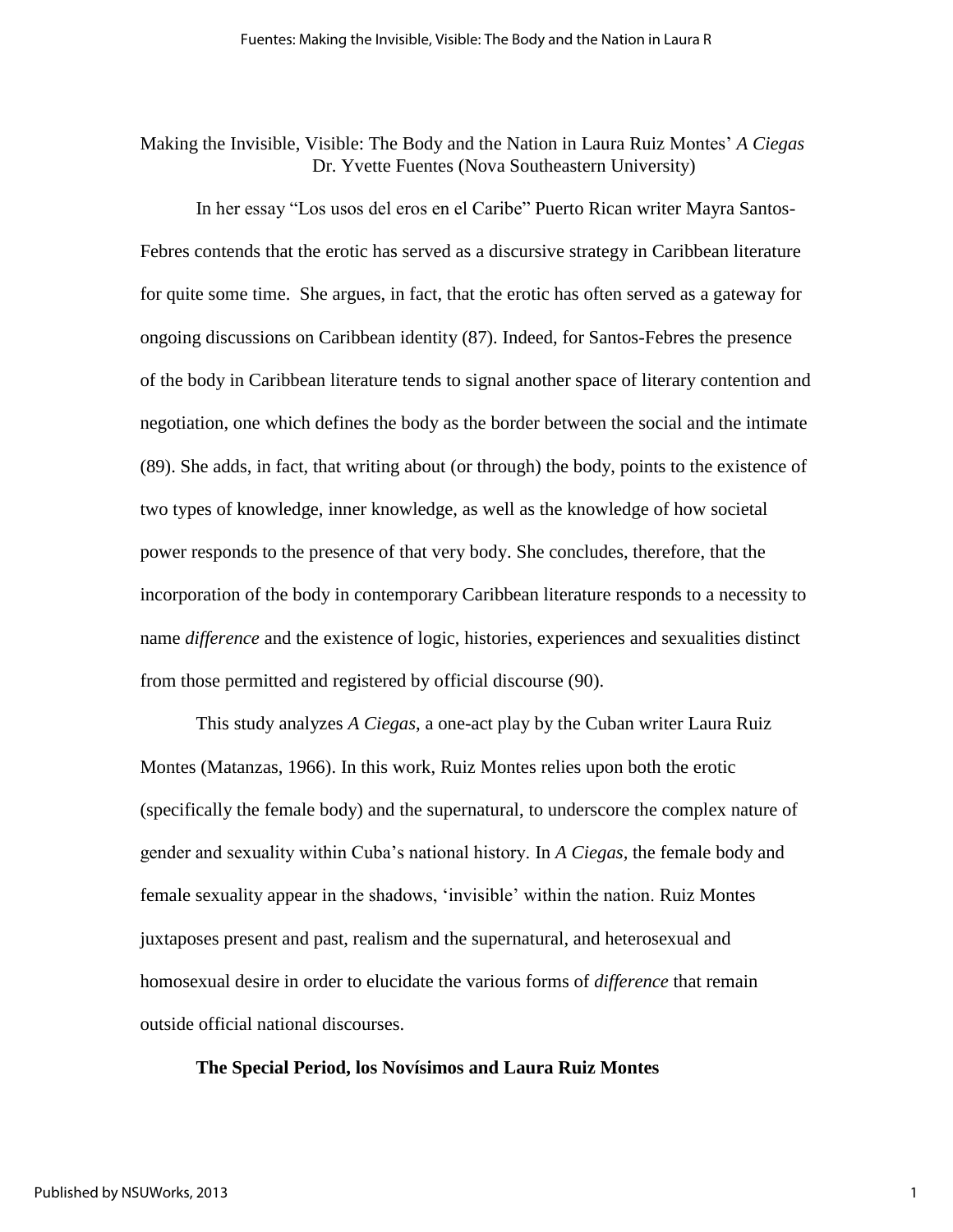Published in 2005, Ruiz Montes' play is set and must be understood within the context of Cuba's *Special Period*. Although from the outset revolutionary Cuba struggled economically, its biggest financial crisis came about in 1993, following the fall of the Soviet Union. Almost overnight, the Caribbean island, which had received aid from the former world power since the early 1960s, saw itself immersed in what Fidel Castro labeled a "special period during peacetime." In the introduction to *Cuba in the Special Period: Culture and Ideology in the 1990s,* Ariana Hernandez-Reguant describes this time period as intense for all those who suffered through it, yet one that "was construed as a time of waiting; as an irresolute transition" (2). Characterized by acute food and energy shortages, including continual power and water outages, Cuba's literary and art movements were especially hard hit during the 1990s when paper and art supplies virtually disappeared. Nevertheless, these shortages led writers and artists to look for diverse ways to publish and produce art. Thus, rather than deterring art and literary production, the economic crisis gave way to new writers and artists determined to produce even under the most precarious situations.

In the midst of this severe economic crisis, a new literary group emerged on the island, *Los novísimos*. The term, coined by Salvador Redonet in the introduction of the literary anthology, *Los últimos serán los primeros*, describes the generation of writers born after the triumph of the Cuban Revolution in the 1960s and 1970s. This generation traces its origins to 1984, the year that the "Seis del Ochenta" literary group emerged in the city of Santiago. "Seis del Ochenta" was the first literary group to tackle such taboo subjects as flaws in Cuba's educational system, injustices within the military, sexism and homophobia within revolutionary society, as well as offered "other views" on the Angola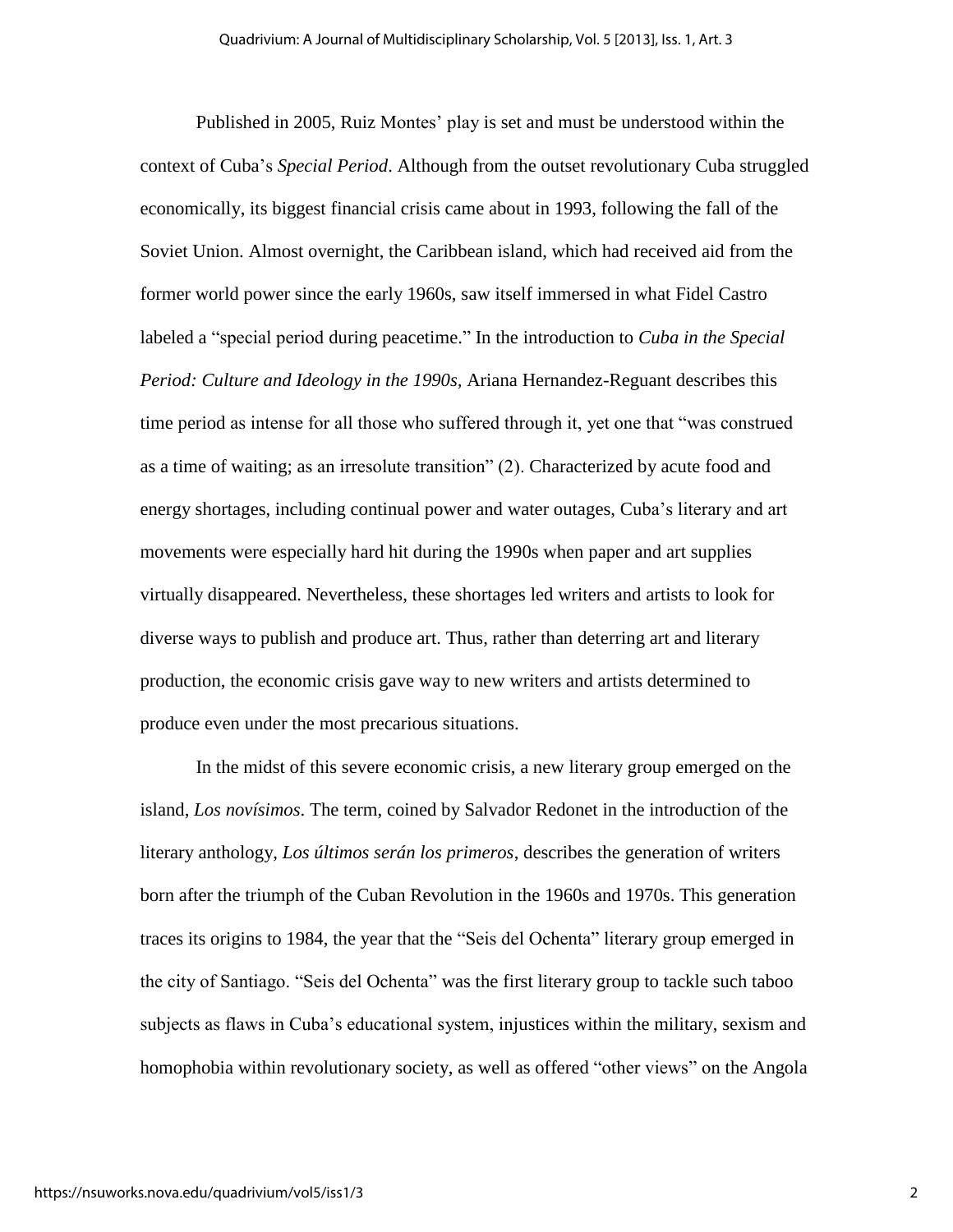War in their works (Rosales Rosa). What is significant about the writers belonging to *los novísimos* is that they began their literary careers in the 1980s, and matured precisely during Cuba's Special Period. The crisis forced them to rely on alternative means to publish, either by turning to foreign presses when possible, or by creating 'plaquettes" and handmade artistic books, such as those produced by *Ediciones Vigía* in Matanzas, Cuba.

Laura Ruiz Montes belongs precisely to the generation of *los novísimos.* Poet, playwright, and essayist, Ruiz Montes studied History at the University of Matanzas and has been the editor of *Ediciones Vigía* since 1989. She is also the editor of the online magazine, *Mar Desnudo: Revista de Arte y Cultura Cubana*. She has published both in Cuba and abroad, and her well-known works of poetry include *Queda escrito* (1988), *La sombra de otros (*1994), *Esperando a un príncipe* (1995), *Lo que fue la ciudad de mis sueños* (2000), *El camino sobre las aguas* (2004), *A qué país volver* (2007) and the most recent, *Los frutos ácidos* (2008). Her literary awards include the Bonifacio Byrne poetry prize (1985), the Nestor Ulloa Prize (1985), the Pinos Nuevos Prize (1996), and the Hermanos Loynaz Award for a children's novel (2004).

In his prologue to *Lo que fue la ciudad de mis sueños: Poesía reunida 1988-1996,* which anthologizes Ruiz Montes' poetry, fellow poet and narrator Abilio Estévez explains that the text is one that "se inserta en la historia de una nación dolorida, en un tiempo doloroso. En él, la autora no intenta huir de la realidad, más bien la enfrenta y enmascara con eficaz ensalmo" [inserts itself in the history of a nation in pain, during a time of pain. In it the author doesn't attempt to run from reality, but rather faces it and masks it efficiently as if by magic] (Obra poética). For Ruiz Montes, poetry, history and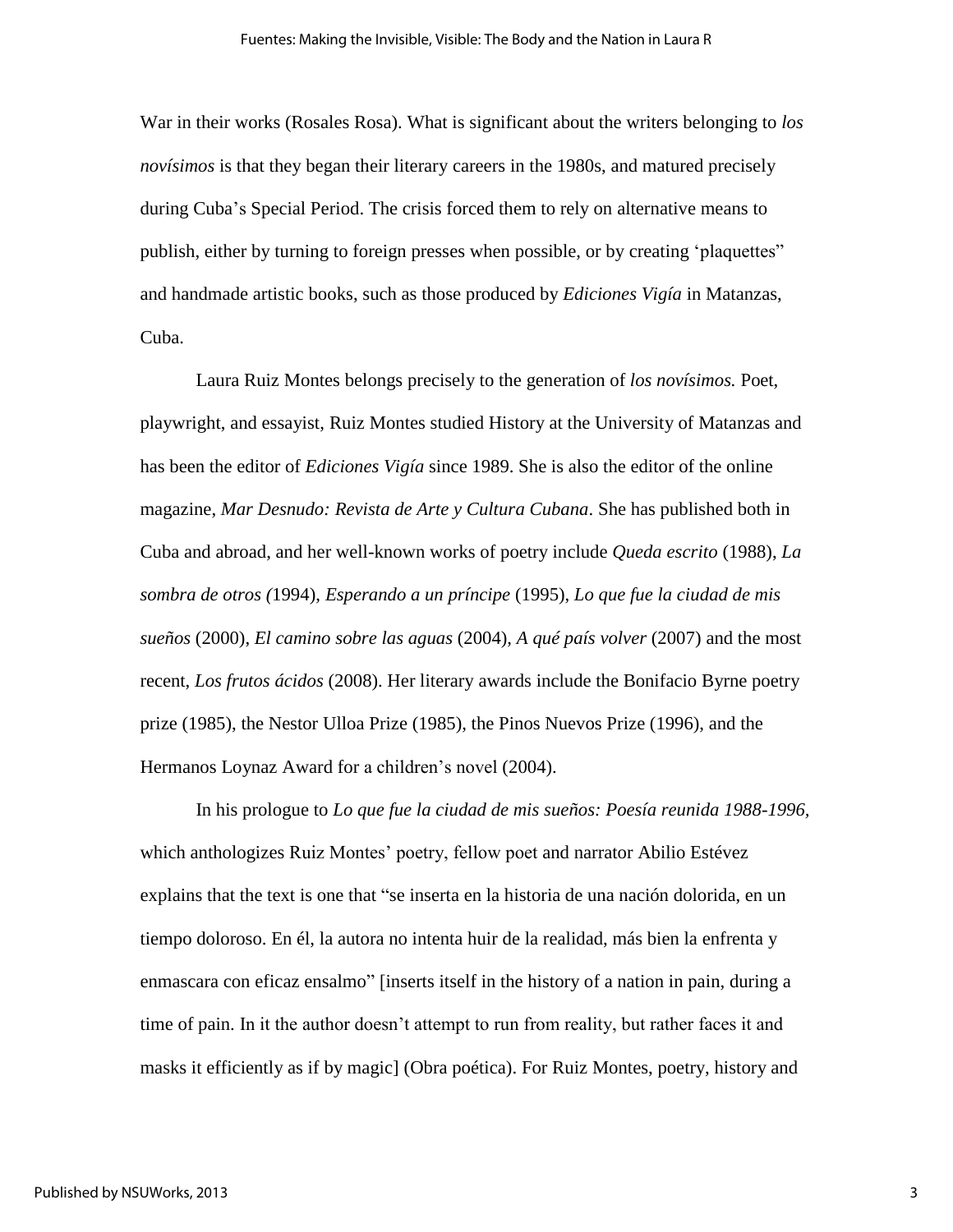life are inexorably tied. In an interview with Marilyn Bobes she states: "La poesía para mí es una urgencia, la salida que más me auxilia cuando necesito decir lo que callo, sin tener que hablar apenas. Es la posibilidad, a la vez, de lanzar el grito y de hablar en un susurro. Es una senda de doble vía: la salida y la entrada del dolor y la reflexión." [For me, poetry is an urgency, a way out that helps me when I need to say what I keep quiet, by barely having to speak. At the same time, it's the possibility of sending a scream and speaking in a whisper. It's a two-way road: the exit and entry of pain and reflection] (Bobes).

*A Ciegas* is Ruiz Montes' first incursion into theatre. In her interview with Bobes, she reveals that her interest in this genre began during her adolescence. Yet her desire to write this play came on rather suddenly one night. Ruiz Montes, in fact, appears to resist describing herself as a playwright. In fact, she calls *A Ciegas* a dramatic poem (*un poema dramático*) and maintains that although she's unsure as to whether or not the work is good or bad, she's pleased to have been capable of writing it as others before her have (Bobes). Generally well received, *A Ciegas* obtained the José Jacinto Theatre Prize in 2003. As of yet, however, the play has not been staged, though it is currently under review by the Cuban theater group, Korimacao (Email Interview)*.* Since the publication of *A Ciegas*, Ruiz Montes has continued writing drama, including a monologue on Tina Modotti titled *Tinisima en azul Prusia,* and she is preparing another play titled *Lluvia dorada, lluvia negra* (Ibid).

## *A Ciegas…*

Set in a small room, in a popular neighborhood, or *un solar*, during a power outage, *A Ciegas* centers on Ana, a woman in her mid-thirties who secretly waits for her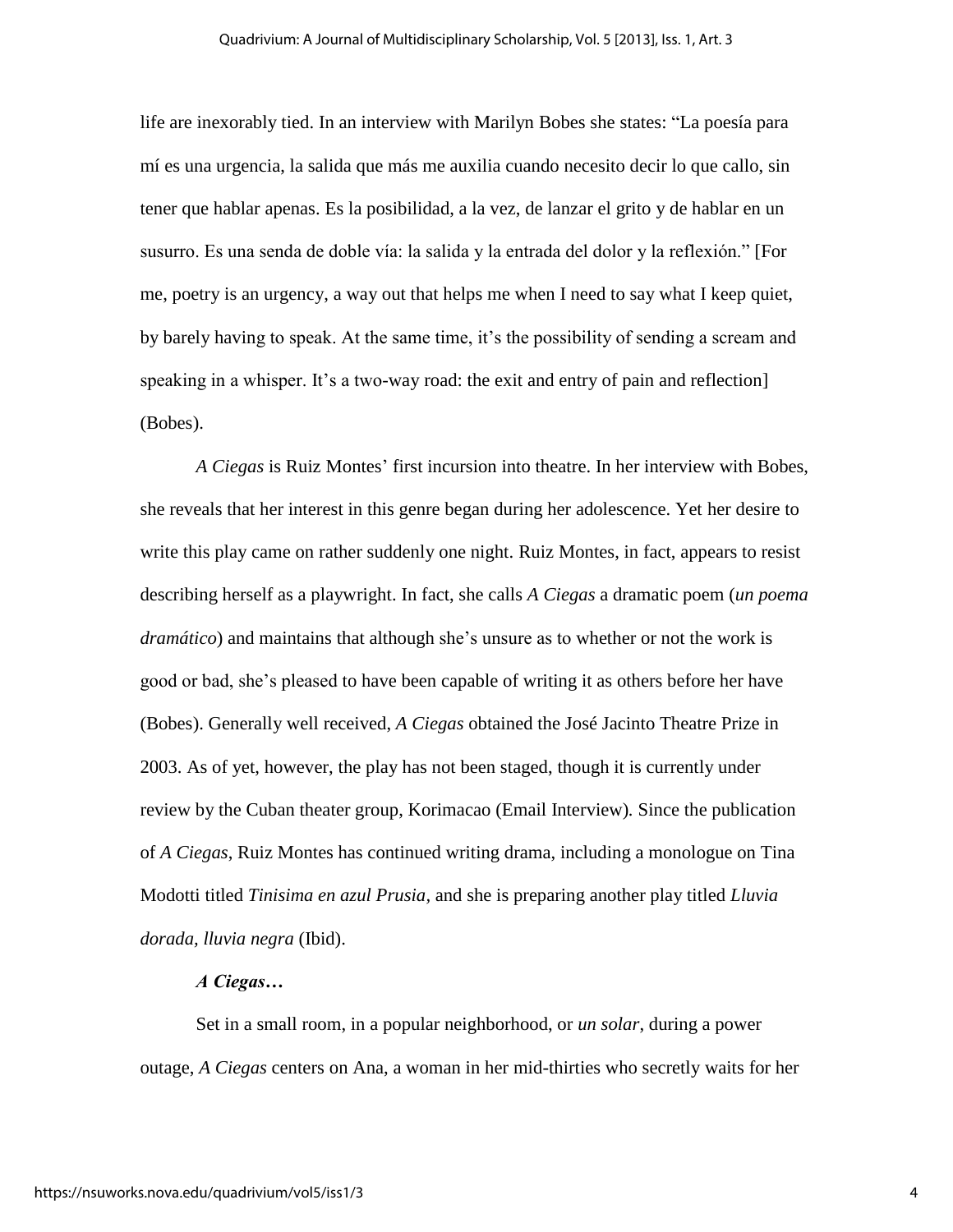lover, Amalia, to arrive as their relationship is deemed unacceptable. During the long wait, she is startled by the appearance of a ghostly figure, aptly named Sombra. This figure shares both the same space with Ana as well as bears the name of her lover, Amalia. Sombra, whose real name is Amalia Simoni, is the wife of nineteenth-century Cuban War of Independence hero, Ignacio Agramonte. And like Ana, Sombra awaits her lover's return, albeit from war (and death). In the darkness, Ana and Sombra enter into a spirited dialogue on love, female sexuality, their multiple frustrations, and the desperation of waiting (*la espera*), not just for the arrival of their respective lovers, but for changes within their own societies (late nineteenth and late twentieth-century Cuba). Although Cuba is not directly mentioned in the play, there are numerous references to Cuban history and culture, including its music and literature.

As Ruiz Montes herself explains in an email interview, the role of history in this play is deliberate. The author, with an academic background in history, finds the inclusion of history essential to her work but in this work even more so: "intenté insertar dentro de la historia de Cuba- desde la ficción, por supuesto—a estas mujeres que también están en la historia y en la vida diaria. … Intenté mostrar mujeres actuales que en la obra se llaman Ana y Amalia, en homenaje a estas mujeres tremendas de la Historia de Cuba que fueron Ana Betancourt y Amalia Simoni" [I tried to insert, through fiction, of course, these women who are a part of history and daily life, into the history of Cuba… I tried to show contemporary women, named Ana and Amalia in this play, in honor of Ana Betancourt and Amalia Simoni, those remarkable women in Cuban History]. More importantly, she adds that rather than a simple comparison, "creé a la Ana y a la Amalia de hoy como una suerte de continuidad de aquellas. Aquellas que fueron heroínas en su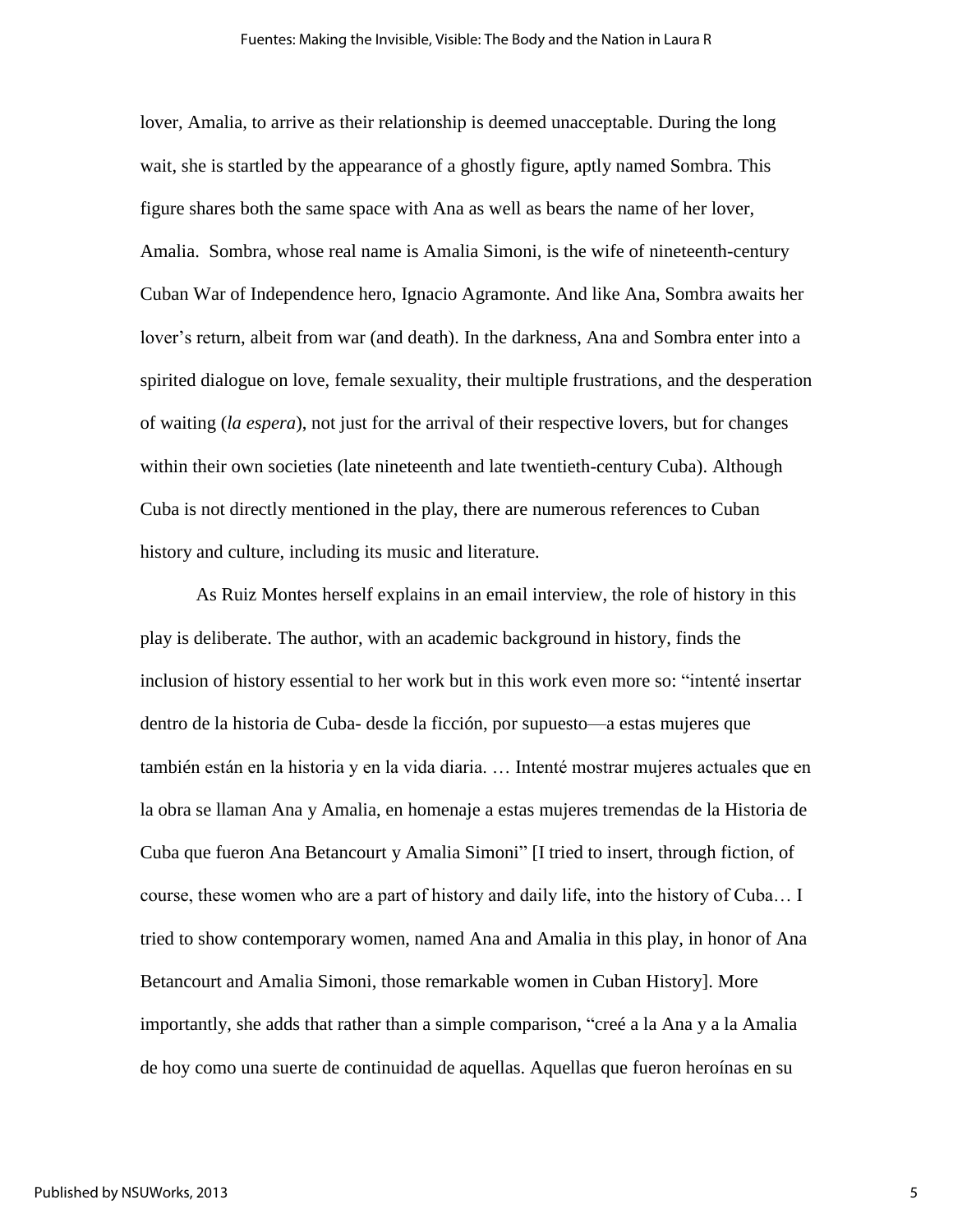tiempo, estas lo son en este otro tiempo/espacio…" [I created today's Ana and Amalia as a sort of continuity of those (from the past). They were heroines in their time, these are as well in this other time/space] (Email Interview).

Though the work is centered in the present, there are constant references to the past. By means of monologues and dialogues, the play highlights the fear, invisibility, and complicity of women within the (Cuban) nation. Whereas Ana's discourse refers to the struggles she and her lover face within contemporary society, the ghostlike figure of Sombra discusses the various difficulties present in nineteenth-century, revolutionary Cuban society, including her separation from her husband during war. And despite the obvious differences between the two women, Ana and Sombra forge a common bond that points to a possible agency for women within the nation.

Fear and anxiousness persist throughout the work. The play begins with Ana opening the door of an empty, dark room waiting for her lover's arrival. We discover that a friend has lent her the room so that she and Amalia could meet in private, given that their relationship is unacceptable to both their families and society. Ana is fearful of the dark but more so of the neighbors who may turn against them. For her: "los vecinos son el enemigo. Los vecinos vigilan. Donde quiera que haya una casa sola, los vecinos vigilan" […the neighbors are the enemy. The neighbors watch. Wherever there is a lonely house, the neighbors' watch.]. (13). Barbara Creed in her study on lesbianism within popular culture argues that woman's body in itself signifies 'the other.' Quoting Kristeva, she states that the female body's image is 'manipulated, shaped, altered, stereotyped, to point to the dangers that threaten civilization from all sides.' The lesbian body is also manipulated, but specifically with three stereotypes that cannot be easily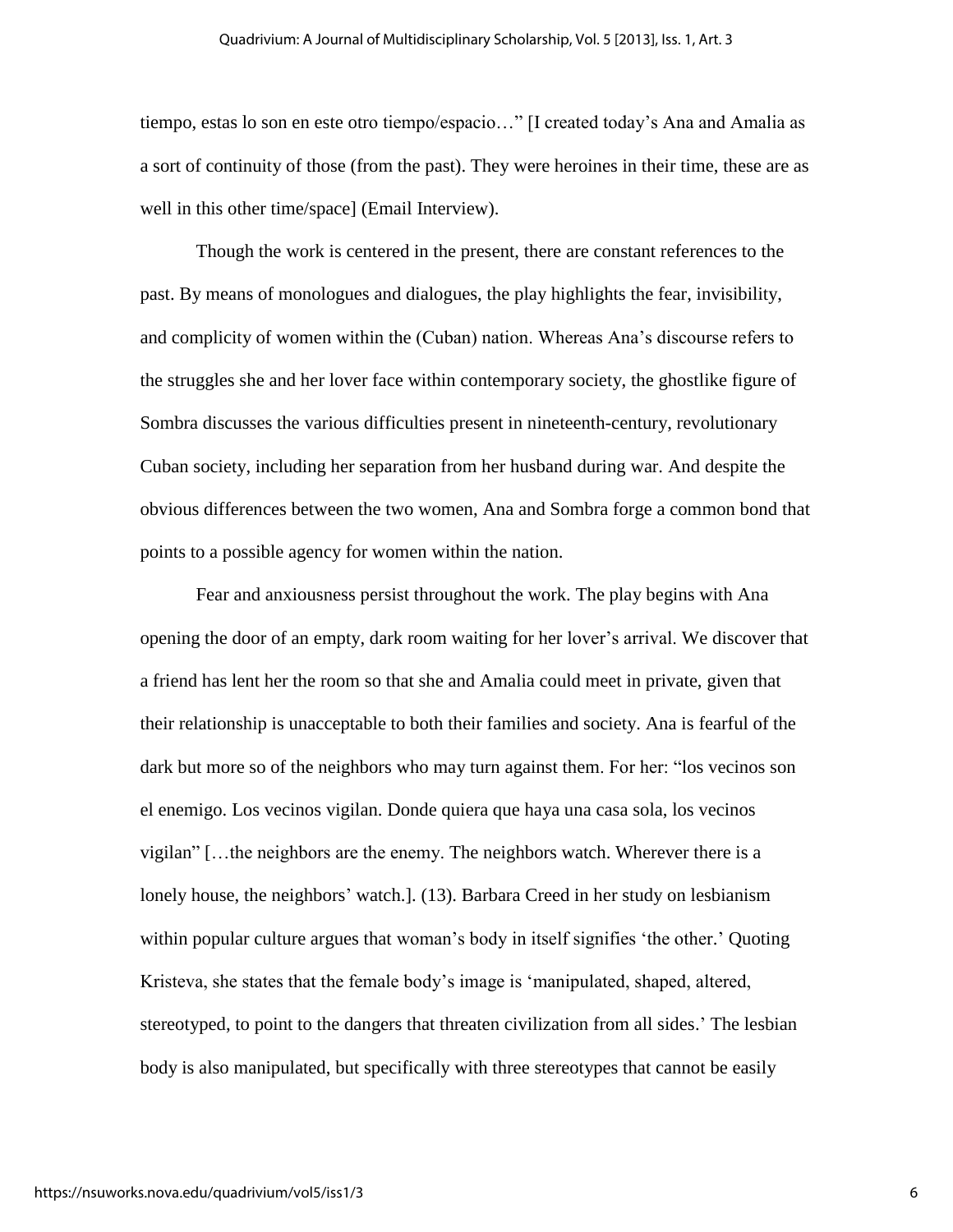adapted to the body of the non-lesbian: the masculinized, animalistic and the narcissistic lesbian body. Creed's point: that these stereotypes stem from 'a deep-seated fear of female sexuality, [these stereotypes] refer explicitly to the lesbian body, and arise from the nature of the threat lesbianism offers to patriarchal heterosexual culture" (Creed 112).

Ana fears her neighbors not only because of the harm they may cause her, but also because of what they will say and how they will stereotype her. Her wait*, la espera*, is both for Amalia, and in a larger sense for a change in society that will allow her to be open about her sexuality. She describes her fears and those of her lover, "Tú tienes miedo. Yo también tengo miedo. Miedo a que cuando salgamos por esa puerta mañana, alguien nos haya espiado y se esconda para gritarnos: tortilleraaaas. O cualquier otra cosa. Sí miedo a que crean que sólo somos eso" [You're afraid. I'm also afraid. I'm afraid that when we leave through those doors tomorrow, someone will have spied us and will be hiding to yell: dykes. Or something else. Yes, I'm afraid that they will think that that is all we are.] (15). Although the darkness gives Ana the chance to meet her lover Amalia in safety, it also renders her invisible within the nation due to her sexual orientation. Ana and her sexuality are doubly hidden, first because society does not deem it 'natural,' and thus a threat to public order which must be silenced and marginalized, and secondly because this outside 'marginalization' leads to a self-imposed one. Perhaps it is relevant to recall Judith Butler's contention in *Bodies that Matter* that "the forming of the subject requires an identification with the normative 'phantasm' of 'sex' and this identification takes place through a repudiation which produces a constitutive outside to the subject, an abjected outside, which is, after all, 'inside' the subject as its own founding repudiation" (3).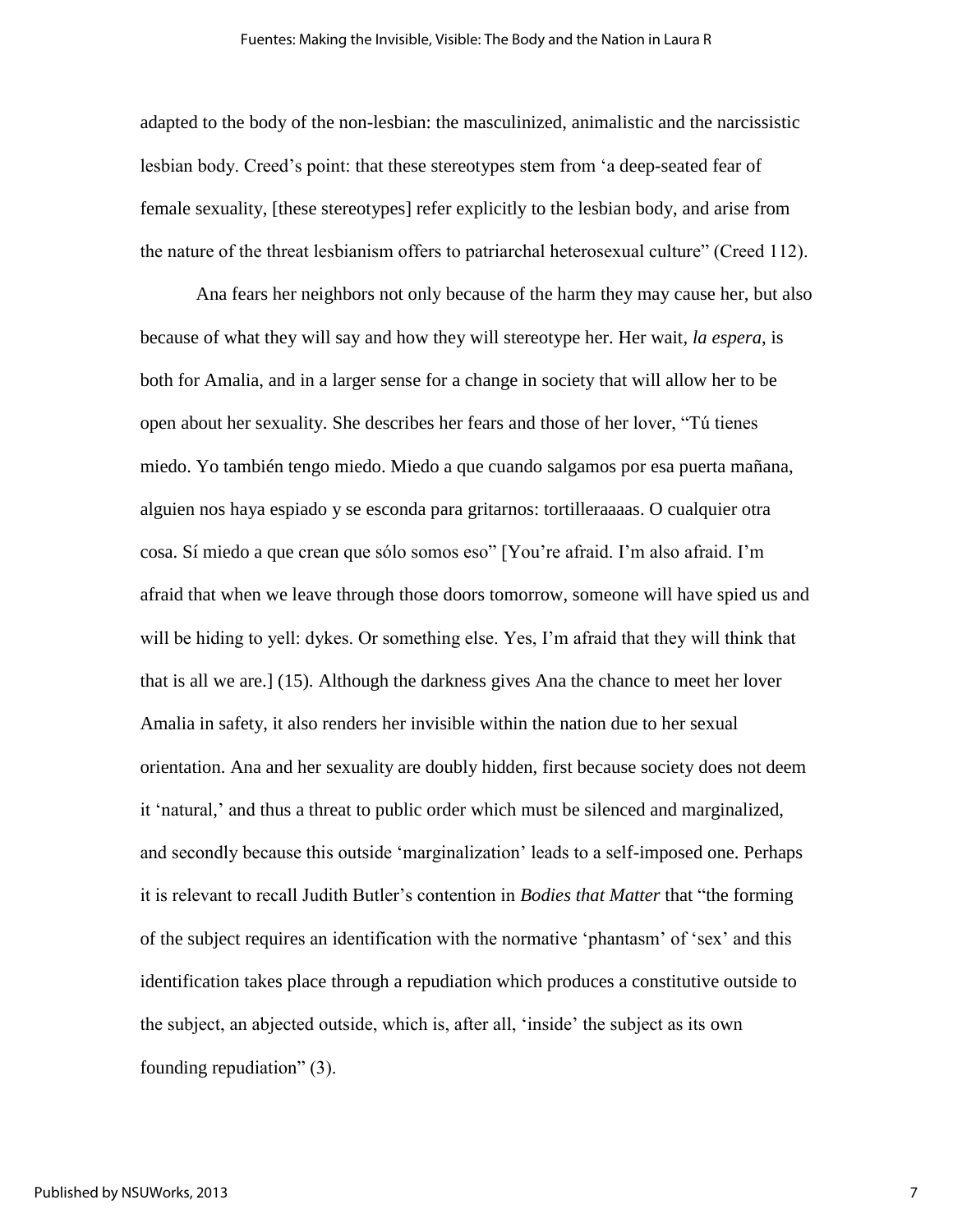Scene two introduces the reader/spectator to the figure of Sombra, the ghost of nineteenth century heroine Amalia Simoni. This scene is a dialogue between Ana and Sombra. At first, Ana appears startled with Sombra's arrival, especially when Sombra declares that she is "Amalia." Through their dialogue, we discover that Sombra is more than a shadow, she is the spirit of a nineteenth century woman who has spent years "vagando, intentando hallar a alguien que me lea pero todos tienen prisa" [wandering, trying to find someone who will read for me but everyone is in a hurry] (22). She has spent her life and her *afterlife* waiting—waiting for messages and news from her husband gone to war. She has turned blind from so much waiting and what she now seeks is someone (from the present) to read and write letters on her behalf. She asks for Ana's help in writing Ignacio, her husband, "dile que estoy vieja y ciega y que a las viejas y a las ciegas la gente no las mira o las mira con lástima. Pero que así, vieja y ciega sigo esperando" [tell him that I'm old and blind and that people don't look at old women and the blind, and if they do, they do so with pity] (23). Like Ana, Sombra is also invisible. Her blindness, her age and more importantly her condition as a ghost or spirit, render her powerless. What's more, even Ana considers her crazy, yet another condition that alienates her from others. Like Ana, she is also marginalized. Although in truth her name appears in passing, with that of her war hero husband, in the nation's history books and encyclopedias, her current condition now renders her an abject figure, alienated from the national discourse.

Ruiz Montes' choice to include this historical figure in this work is significant for various reasons. Although not as well known as her husband, Ignacio Agramonte, Simoni was herself an important figure during Cuba's War of Independence. She belonged to the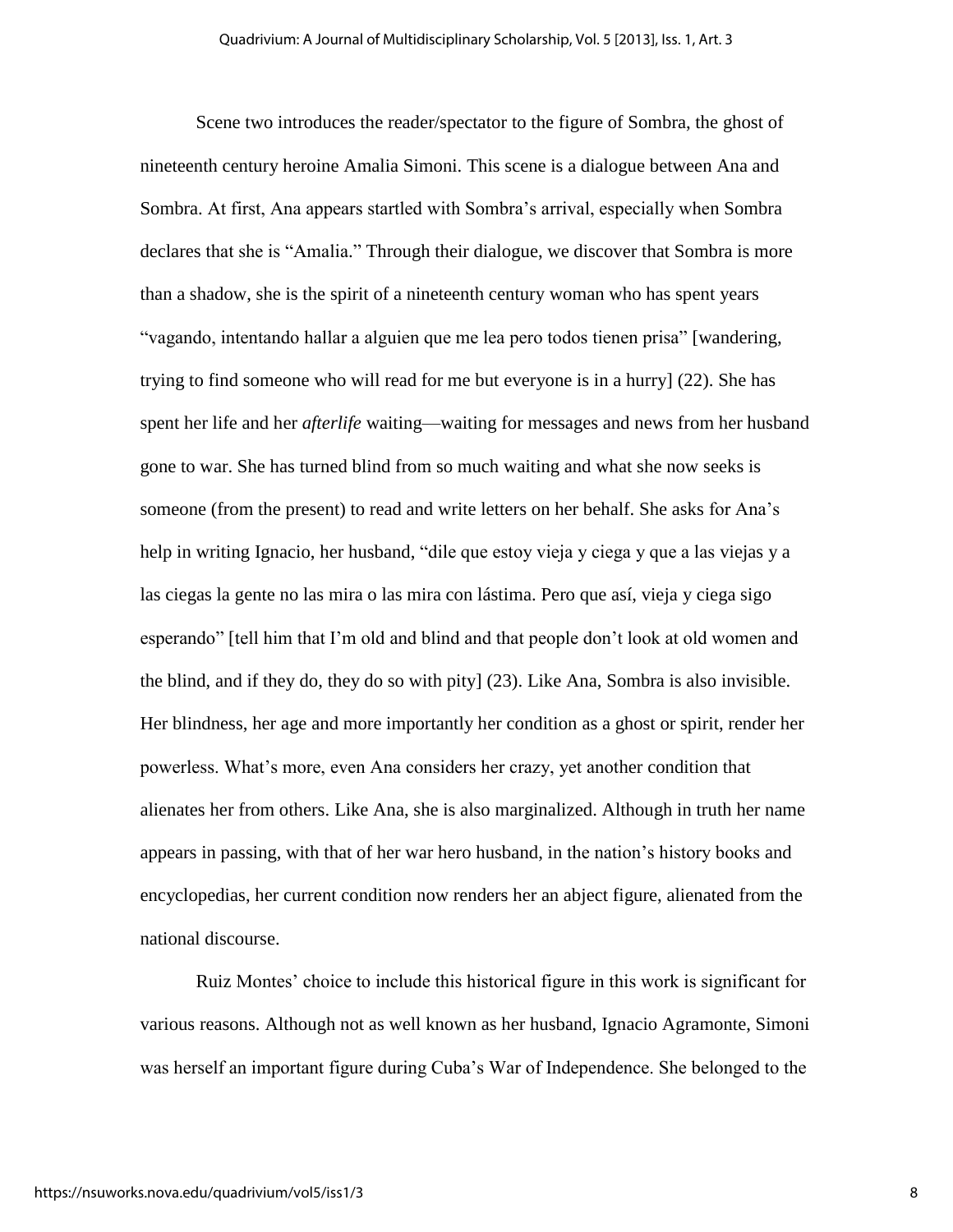upper classes and lived a privilege life up until her husband entered the rebel army. Married in 1868, Simoni spent her honeymoon on the battlefield. She then spent part of her early marriage in hiding at her parent's country home. Later Agramonte built a small country house, *El Idilio*, where they went to live and their first son was born. Though Agramonte spent much time in battle, he visited Amalia often. Eventually, she and her family were discovered and forced into exile, first to New York in 1871, where her daughter was born, and then to Merida, Mexico. Shortly after exile in Mexico, in 1873, she received news that Ignacio had been killed in battle (Cartaya Cotta).

Ruiz Montes explains that she chose Simoni because of her undying loyalty to and love for Agramonte. By choosing both Simoni and Ana as the play's main characters, Ruiz Montes seems to suggest that women like her still exist, even if their undying loyalty may not be necessarily to a man, but rather to a woman. Amalia Simoni's love for Ignacio is as valid as Ana's love for Amalia. Equally important is Ruiz Montes' choice to present Simoni as a 'sombra' or ghostly shadow. Not only does it indicate her invisibility within the nation, as I suggested before, but also it points to the use of the fantastic in the play as a way of indicating 'the possible,' allowing for possible agency. As Judith Butler explains in *Undoing Gender*, "to posit possibilities beyond the norm or, indeed, a different future for the norm itself, is part of the work of fantasy when we understand that it is not always constrained by the body as it is" (Butler 28) She goes on to suggest that fantasy is "part of the articulation of the possible, it moves beyond what is merely actual and present into a realm of possibility, the not yet actualized or the not actualizable" (28).

Tired of waiting, Ana briefly abandons the dark house in search of her lover, allowing Sombra to initiate her own monologue in scene three. Ana's exit stems from her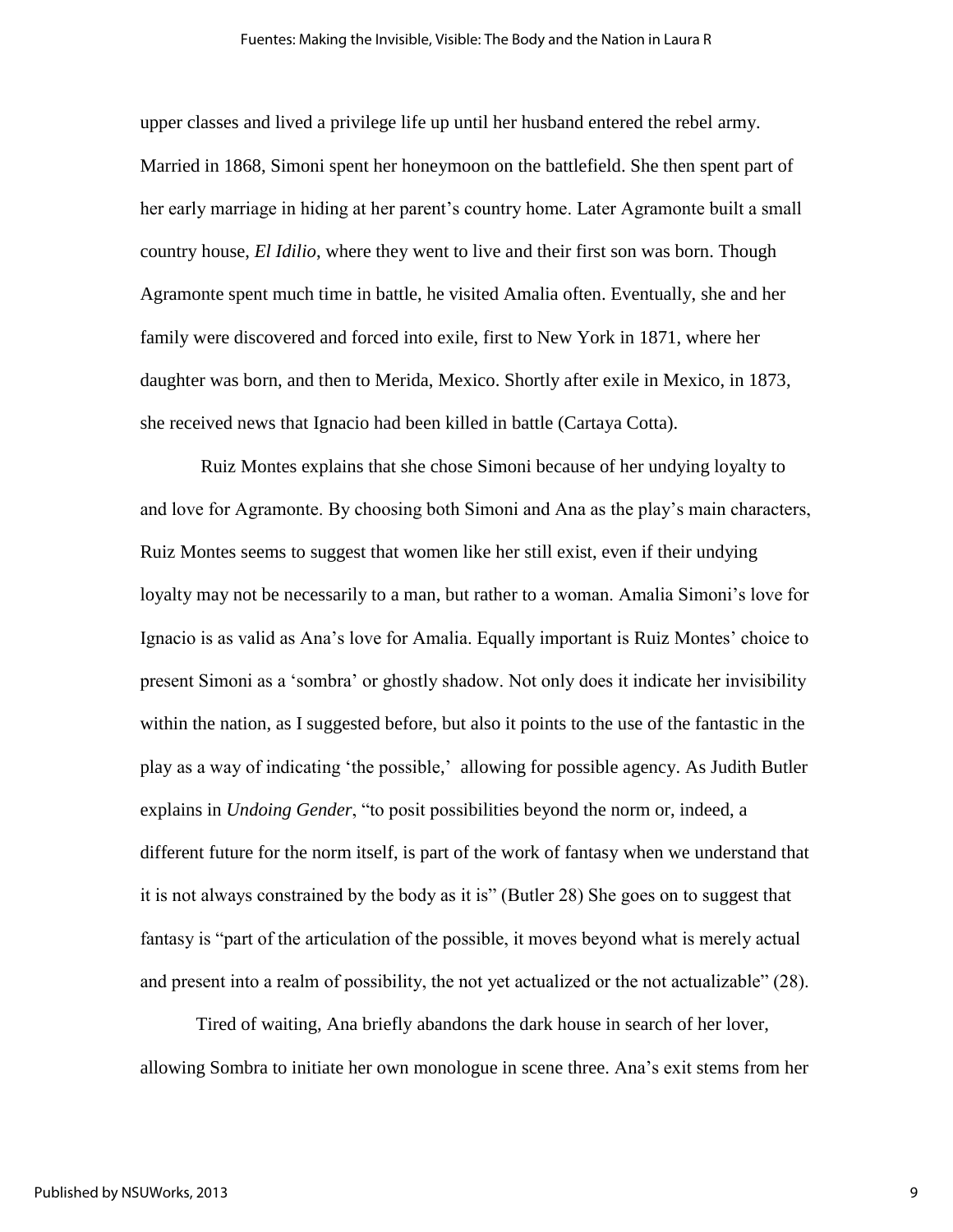fear of Sombra, not only due to the latter's phantasmagoric condition, but more importantly because of her ambivalent position within society. In a sense Ana is in denial, refusing to acknowledge her own ambivalence in society and negating her own invisibility. What could she possibly have in common with a dead, heterosexual elderly woman? After all, Sombra, the ghost of Amalia Simoni, belongs to nineteenth century patriarchal Cuba, a period of the nation's formation. Yet, as the play contends, these women, despite their apparent differences, have a great deal in common. They appear hidden to the outside world. Each in their way struggle not only for a space from which to speak but someone with whom to speak and who will listen.

#### *Sombra's* **monologue**

If Ana's initial monologue focused on her relationship with her lover, Amalia, and society's rejection of it, Sombra's centers on her relationship with Ignacio. Her monologue beckons Ignacio's return, her desire to see him again, feel his body close to hers. She refers to her invisibility, her lack of 'body' as a result of the waiting. "No sé que edad tengo pero sé que llevo siglos esperándote. Tampoco sé cómo está mi piel. No he envejecido ni se han hecho pliegues en mi vientre. Lo sé porque aún me siento tersa cuando me acaricio en las noches en que más te echo de menos. Lo sé pero no lo veo. No veo mi piel. Estoy ciega. No existo pero existo. No soy porque no puedo ver ni me ven pero sí soy porque te espero" [I don't know how old I am but I know that I've spent centuries waiting for you. I also don't know what my skin looks like. I haven't aged nor do I have pleats in my belly. I know because I feel smooth when I caress myself in the night, when I miss you the most. I know but I don't see it. I can't see my skin. I'm blind.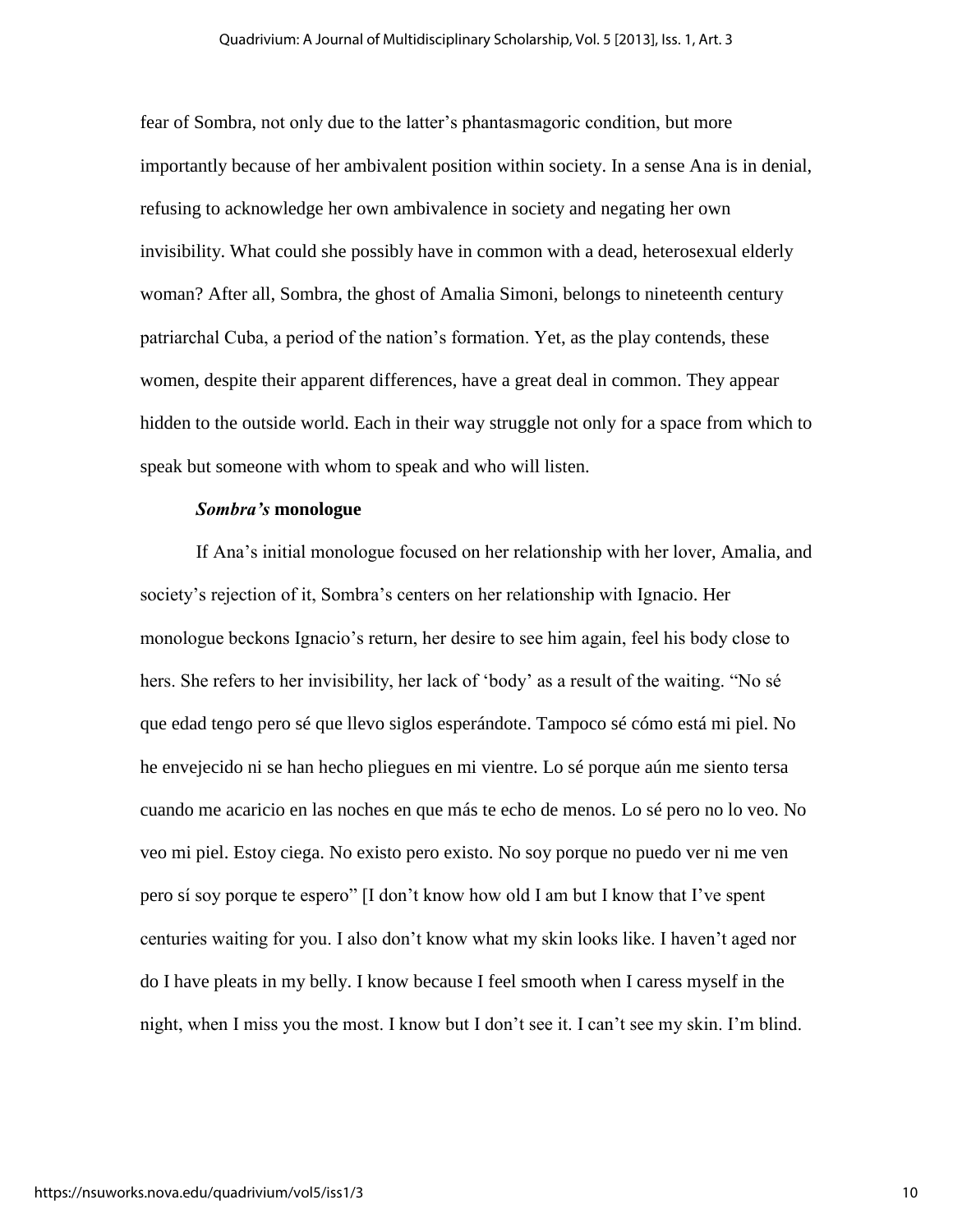I exist but I don't exit. I'm not because I can't see and others can't see me, but I am because I wait for you] (30).

The play then counterpoints Ana's lesbian desire with Sombra's heterosexual one. If today Ana must hide behind close doors to foment her relationship with Amalia, in the nineteenth century women such as Sombra/Amalia Simoni also had to keep up appearances. Much of Simoni's life was in hiding due to her husband's position in the rebel army. But also as the historian, Teresa Prados-Torreira explains, nineteenth century women's lives were organized around guarding their reputation and honor. "The most important lesson they learned was to fear public opinion and to respect conventions" (Prados-Torreira 13). In fact, proper women never ventured out in public alone, they were to be escorted at all times by male relatives (13-14).

By scene four, Ana has returned and she and Sombra engage in true dialogue on their alienated condition and their relationships to finally forge an unusual bond. At one point, while discussing their romantic relationships, they hear the voices of strangers. Ana remains fearful but Sombra tells her not to be afraid: "Todo está bien. Vamos a esperar más" [Everything is well. Let's wait longer] (40). Ana agrees to help her, claiming that it will help the time go faster. In a sense, both figures begin by displaying a sort of mutual antagonism and distrust and grow into a complicit relationship. Although Ana does not think that Sombra could possibly understand her love for Amalia, not only because she is a heterosexual woman but because she is from the nineteenth century, she is surprised to hear Sombra say: " $\chi Y$  qué?  $\chi A$  qué tanto ruido? Tú te crees que eso se inventó ahora? ¡Pero qué tonta eres! Hace siglos que las mujeres se besan se manosean a escondidas. No hay nada nuevo bajo el sol. ¿Y a mí qué? Que hagan lo que quieran. Yo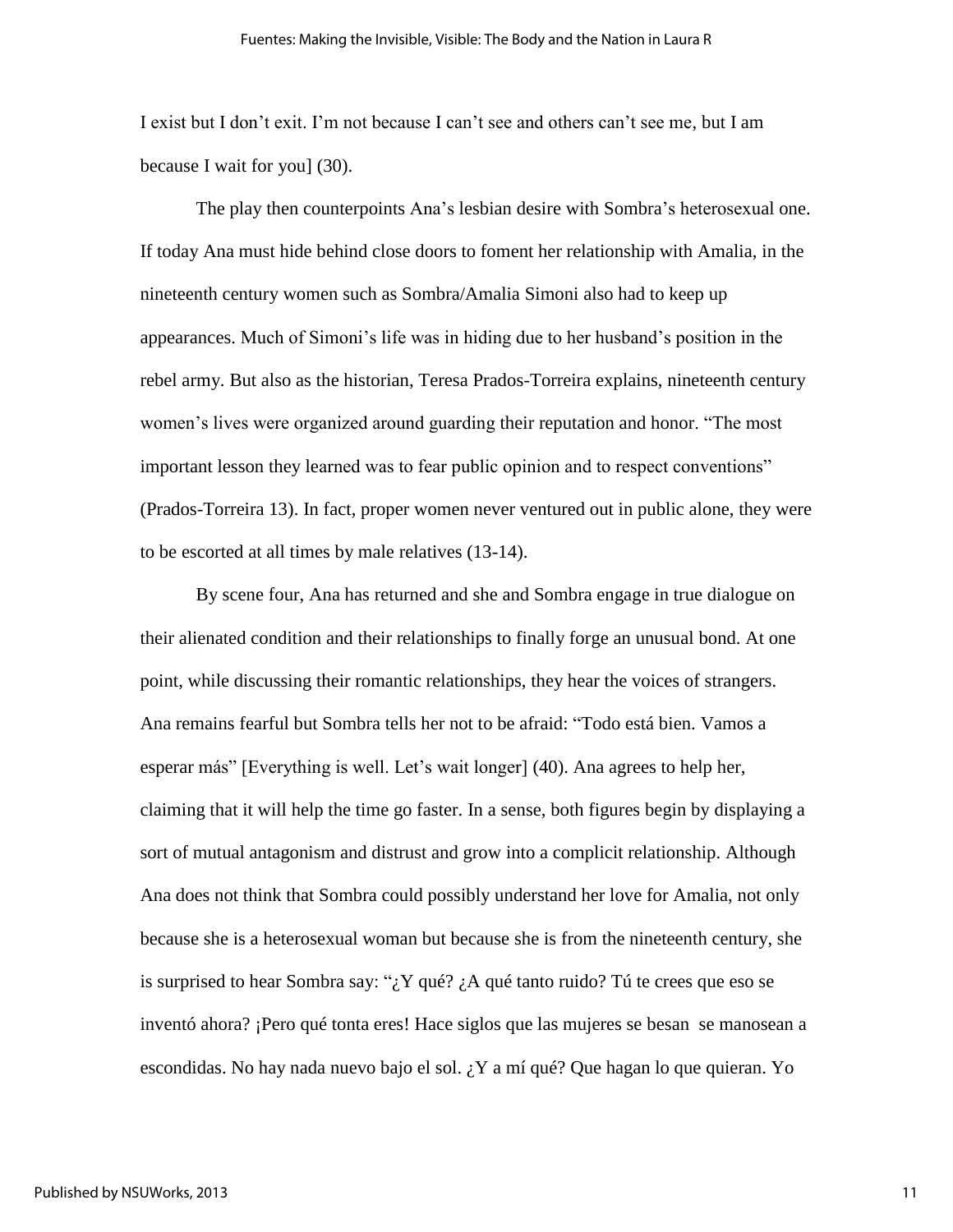no las molesto ni a mí me molesta. Yo he vivido varios siglos y si te contara todo lo que he visto. Pero déjame a mi esperando a Ignacio" [And so what? Why all the fuss? You think this was just invented? You are so foolish! Women have been kissing and touching each other in secret for centuries. Nothing new under the sun! And what do I care! They can do what they want. I don't bother them and they don't bother me. I've lived several centuries and if only I were to tell you all that I've seen. But never mind. Leave me alone waiting for Ignacio] (49).

Sombra, the ghostly figure of Amalia Simoni, goes on to discuses her desire and love for Ignacio. As she describes him, Ana describes Amalia and the two engage in a counterpoint of heterosexual and homosexual desire. At the end, Sombra tells Ana, "No me llames Sombra, yo soy Amalia. ¿Y tú, cómo te llamas?" [Don't call me Sombra. I'm Amalia. And you, what is your name?] (51). They are finally made visible to one another though they remain in the shadows of society. As Sombra states, "también estás anclada en la ciénaga. Esperar es quedar anclado. Después está la diferencia de las aguas. Hay quien se queda anclado en el mar, hay quien en el río y hay quien en la ciénaga. Estamos igual, ancladas. Tú, anclada como una sombra" […you are also anchored, in the swamp. To wait is to be anchored. Then there is a difference with the waters. Some say anchored at sea, some in the river and some in the swamp. We're the same, anchored. You, anchored like a shadow] (54). Ana and Sombra, this unlikely pair, remain in the shadows for their conditions within society. Ana as a result of her sexual orientation within a patriarchal, heterosexist society and Sombra, as a result of her past condition as woman in nineteenth-century Cuba as well as her current condition as a wandering, blind ghost.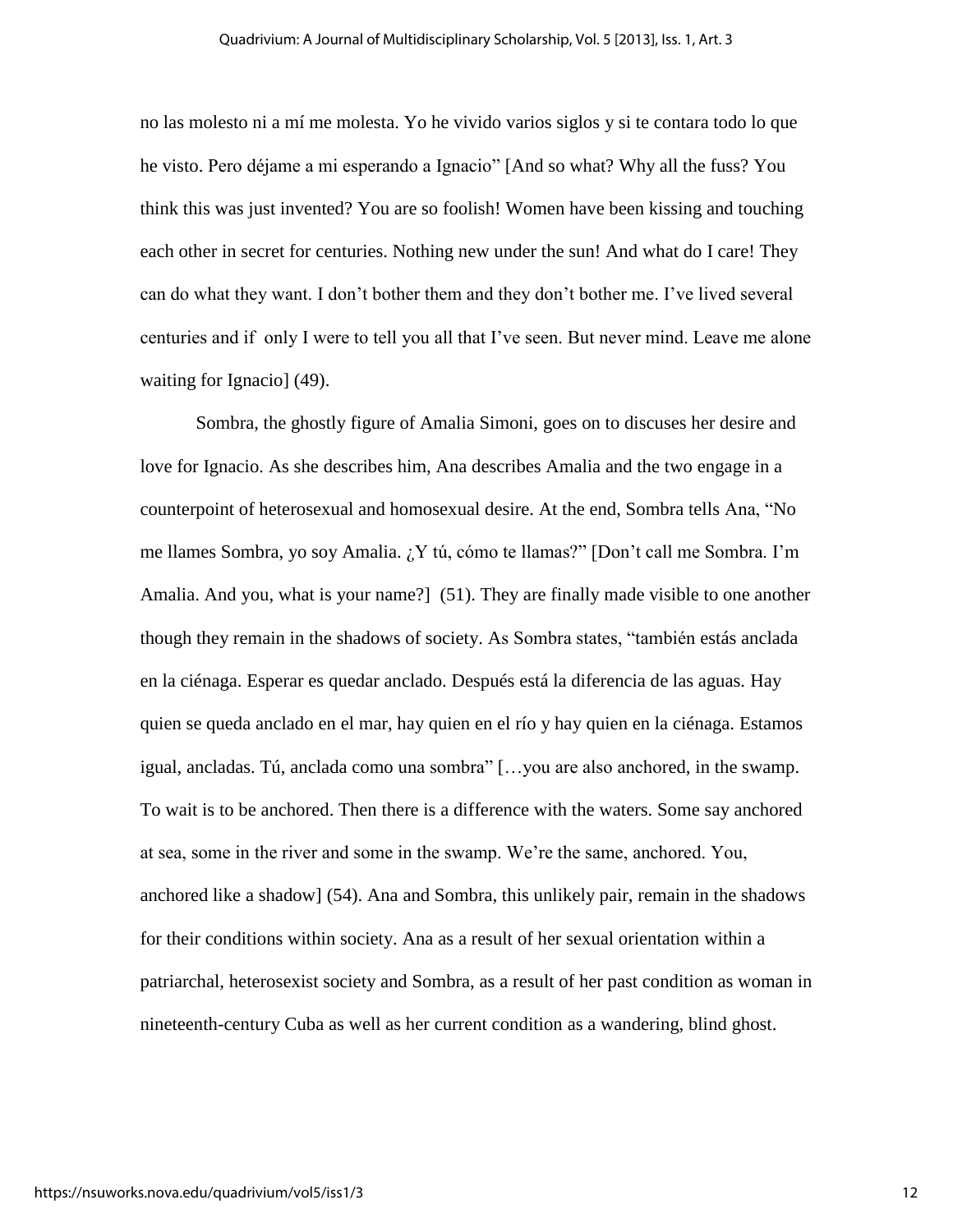In conclusion, at the end of scene five, Sombra leaves Ana in darkness, and in the final moments Ana, fearful of being abandoned by her Amalia, enters into a desperate monologue, even asking Sombra to return. *A Ciegas* ends without a clear resolution, yet by means of their ongoing dialogue, Ana and Sombra are made visible to each other as well as to the reader/spectator. Through their dialogues, Ana and Sombra attempt to forge a space of their own within the nation's public discourse. The play concludes with a knock on the door and the lights suddenly turning on. In the end, however, the question remains as to whether either woman Ana, or the spirit Sombra, will step out of the darkness to become fully visible in the public (national) sphere.